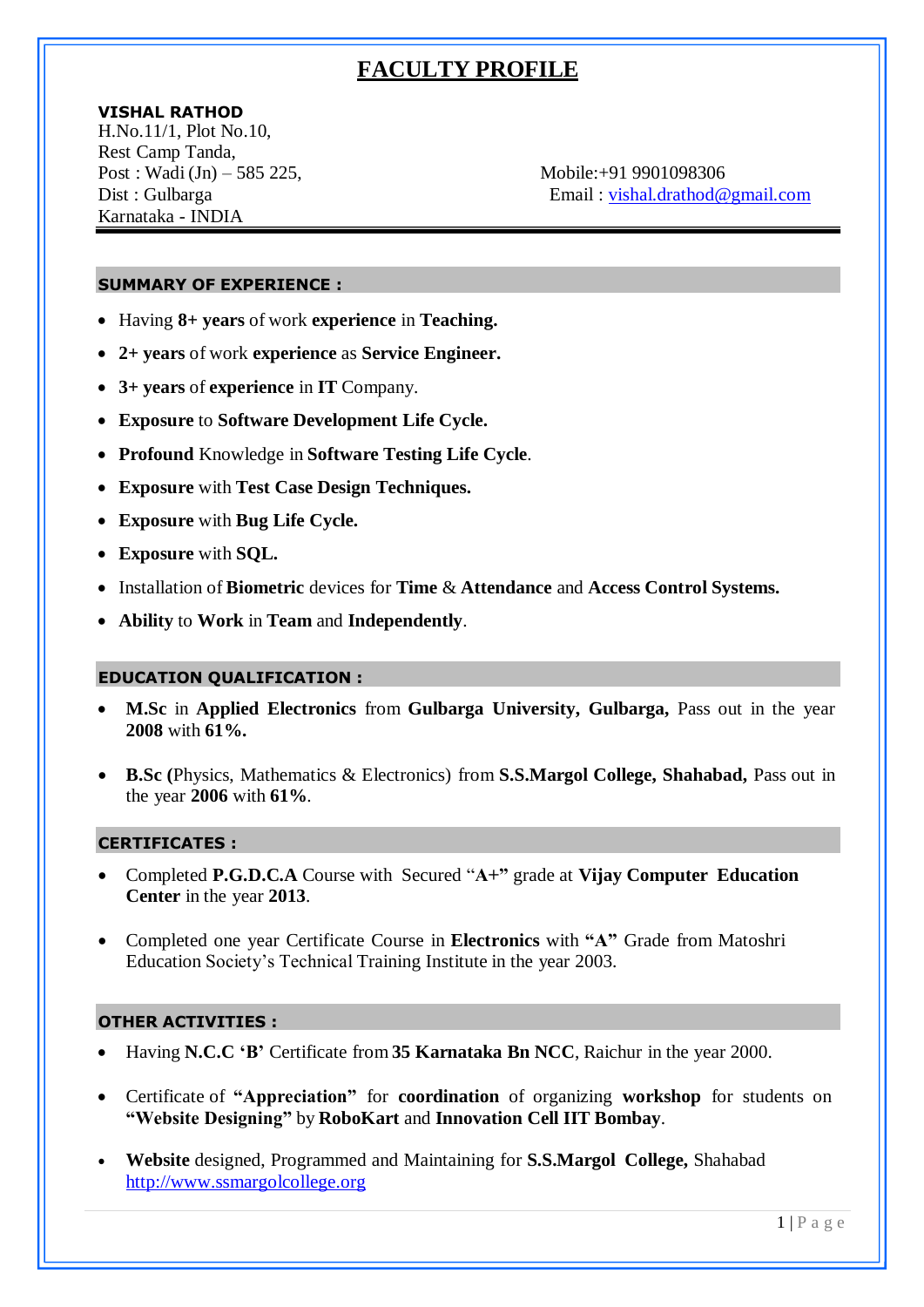# **SKILL SUMMARY :**

Operating Systems : Windows XP, Windows 7, 8, 10. Programming Languages : C, C++, COBOL, Visual Basic, HTML Database : SQL Server 2005, 2008 R2, MS Access

### **WORK EXPERIENCE :**

# **Working** as **Lecturer** in **Computer Science** Department at **S.S.Margol College.** [http://www.ssmargolcollege.org](http://www.ssmargolcollege.org/) [**Aug 2014** to **Till Date**]

S.S.Margol College was only the third biggest higher co-education centre in Gulbarga district and was the only college established in the rural area of the district. In the year 1967 the institution was inaugurated under the banner of H.K.E Society Gulbarga by Sri.M.S.Gurupadaswami, Hon'ble minister for Food, Agriculture and Co-operative, Govt of India on  $14<sup>th</sup>$  September 1967.

Within four decades of proven existence, enjoyed good reputation for imparting education in Arts, Science and Commerce. It has well built infrastructure facility with a central library having about 27 thousand volumes of various subjects. The laboratories are well equipped with latest instruments.

 **Worked** as **Software Test Engineer** at **Qualsoft Systems Pvt. Ltd.** [http://www.qualsofttech.com](http://www.qualsofttech.com/) [**March 2011** to **October 2013**]

Qualosft's vertical focus includes Education, Healthcare, Hospitality, Financial Services and Government sectors. Qualsoft's service portfolio also includes business and technology services comprising of IT consulting, Application Development, Software Testing, Data Warehousing and Business intelligence.

# **Worked** as **Service Engineer** at **Tejus Technologies,** Bangalore

### [**July 2008** to **February 2011**]

Tejus Technologies is tied with Jaypeetex Engineering Pvt Ltd, (http://www.jaypeetex.com) the company concentrating deeply in Manufacture & Sales of its own Finger Print Scanner, RF ID Readers. And providing complete solutions for Access Control Systems, Automated Time & Attendance, Payroll & Visitor Pass Software.

And System Integration of Various Biometric & Access Control Systems.

# **Projects Undertaken In Qualsoft Systems Pvt. Ltd. (**http://www.qualsofttech.com):-

### **Project # 1 Duration :** Mar 2012 To May 2014

| <b>Project Name</b> | : eSchool (A Complete ERP School software) |
|---------------------|--------------------------------------------|
| <b>Tools</b>        | : Manual Testing                           |
| <b>Environment</b>  | : Vb. Net, SQL server 2005, 2008-R2        |

### **Description:**

eSchool is an ERP based software product. Which is the core product of **Qualsoft** and it caters services to the clients that are schools those delivers the best education in the society. eSchool proves to be very handy in the overall management of the schools. The modules that govern this software completely meet all the aspects of the requirement to run a school. Integrated with biometric devices to track attendance and send SMS.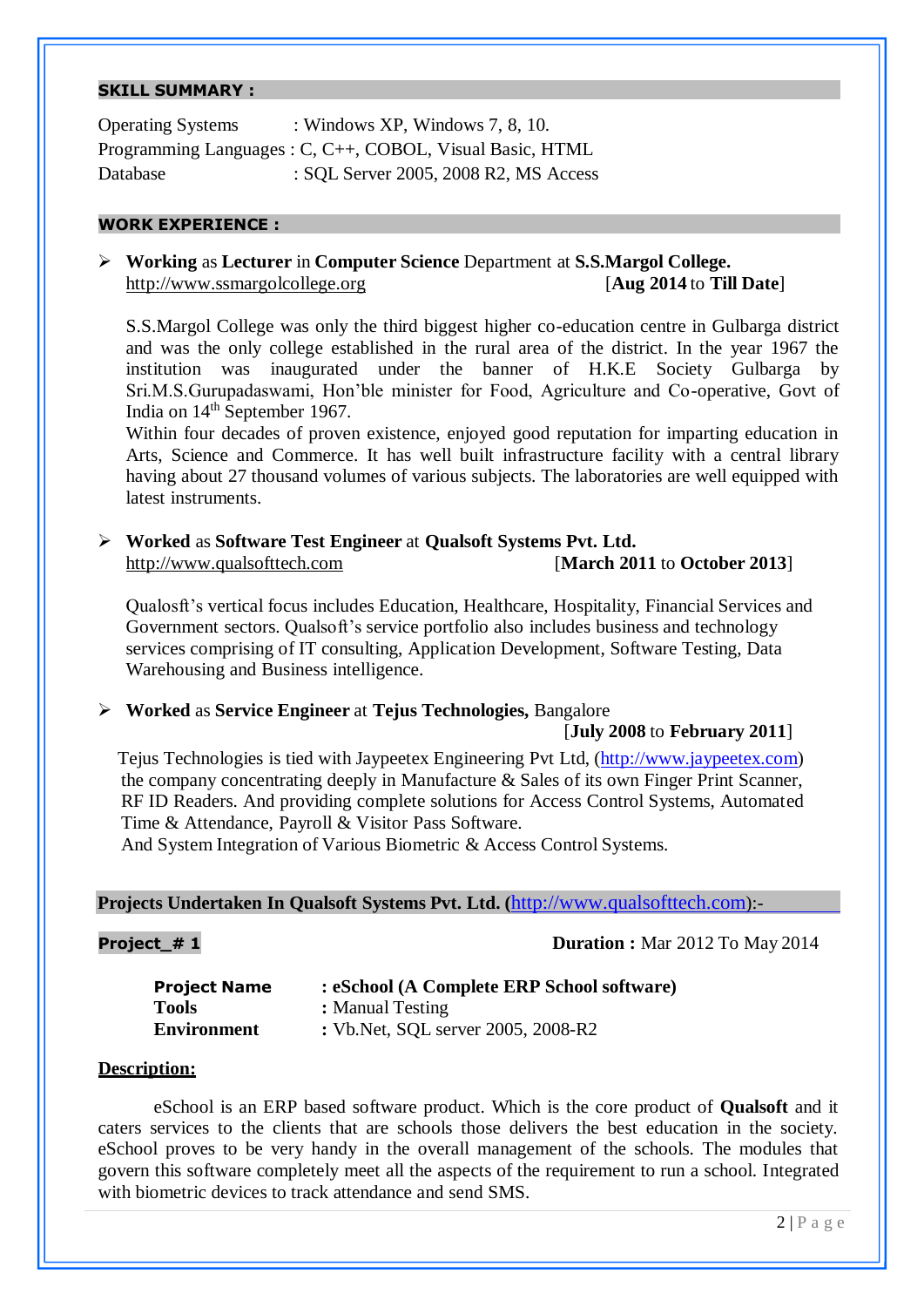eSchool is designed and developed after consultations with various schools heads and educationists exclusively to fulfill each and every need of the schools. The main objective of eSchool is to automate the administration process effectively.

# **Project # 2 Duration :** Mar 2011 To July 2013

**Project Name : eLibrary (A Library management software) Tools :** Manual Testing **Environment :** Vb.Net, SQL server 2005, 2008-R2

# **Description:**

eLibrary is a complete Library management software product of **Qualsoft**. eLibrary is very helpful in managing all the transaction performed in a library. It includes different modules for Members Registration, Book entry, Book Bank, Weekly book issue/return, Reading room, Book Binding, News paper and Magazine, Access right, Search engine. Integrated with biometric device and Barcode Scanner, so that Issue/Return can be done without manual interface. Based on these modules user can view different reports.

eLibrary includes features for Sending SMS and E-mails.

# **Project\_# 3 Duration :** Aug 2012 To Mar 2013

|              | <b>Project Name</b> : PromisePoints (www.apps.facebook.com/promisepoints) |
|--------------|---------------------------------------------------------------------------|
| <b>Tools</b> | : Manual Testing                                                          |
|              | <b>Environment</b> : MVC 3, SQL Server 2008 R2                            |

#### **Description:**

**PromisePoints** is a social **task management systems** application, which is connected to facebook. On facebook we can send request to friends to join Promise Points and assign tasks for them.

**Promisepoints** helps us organize our life's tasks, We can share them with our friends, keeps motivated by earning points by completing our own life's goals. We can also create rewards for our shelf.

We can assign a task for us and get a points and rewards, like **social tasks, Physical tasks** and **Intellectual tasks** and complete the tasks and increase the points for **Experience, Skills** and **Karma** Points.

Every task includes **Tags** (Intellectual, Physical & Social), **Difficulty Type** (Easy, Medium & Hard), **Task Repeats** (Never, Daily & Specified Days), **Expiry date** and **notes**.

# **Project\_#4 Duration :** Dec 2011 To July 2012

**Title** : **Compare my Pay** Calculator (www.comparemypay.com) **Tools :** Manual Testing **Environment**: MVC 3, SQL Server 2008 R2

### **Description:**

The **Compare My Pay** Calculator is built upon a Standard of Living Based Concept. It allows you to **compare** your entire standard of living, rather than only **comparing salary numbers**. When deciding on a **new job** in a **new location**, you should learn as much as you can, not only about the salaries of that area, but also about the **expenses**. You need to determine if your new location will lower certain things that you are now used to having as a standard of living.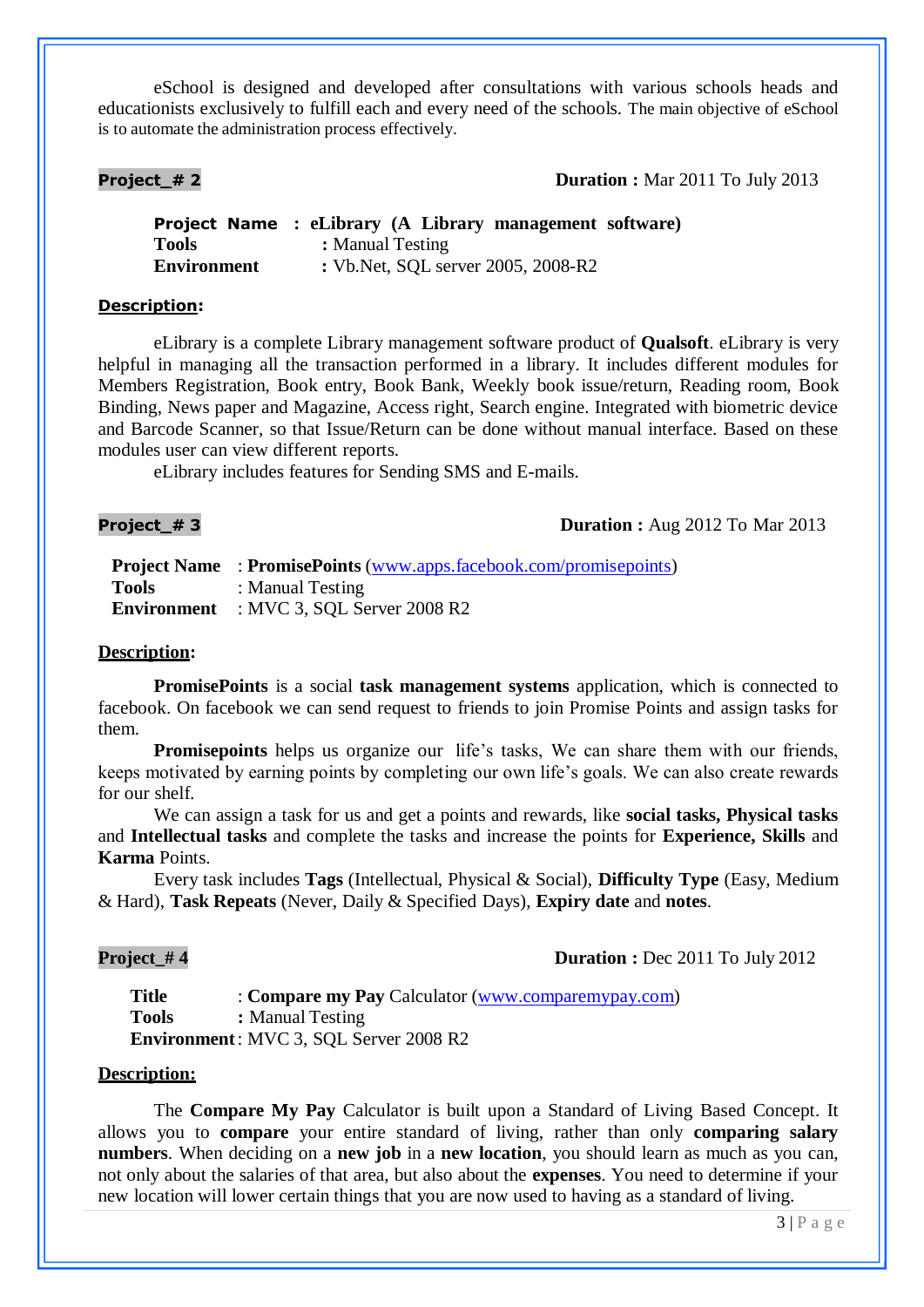The compare my pay **calculator** will allow you to enter your own **personal expenses**, rather than use an unknown **industry index** (indexes are available for use as reference). This will allow you to truly make your own **breakeven salary** based on your own individual standard of living. Now, you will be able to back up your salary expectations with facts and figures and bring the **HR department** back to the negotiation table.

# **Project** # 5 **Duration :** Apr 2011 To Oct 2011

**Title** : Set-Top Box (Pairing De-Pairing Utility) **Client : Videocon Trend, Aurangabad Tools :** Manual Testing **Environment :** Vb.Net, SQL server 2005

### **Description:**

Set-Top Box (Pairing De-Pairing Utility) is used for Pairing and De-Pairing of CSSN (Chip Set Serial No.), STBSN (Set Top Box Serial No.) and SCSN (Smart Card Serial No.) during the Production of Set-Top Box.

Pairing is done by scanning the barcode labeled on the **Chip Set**, **Set Top Box** and **Smart Card.**

# **Projects Undertaken In Tejus Technologies :-**

**Project** # 1 **Duration :** June 2009 To Nov 2009

| Project Name | : Temperature and Humidity Display |
|--------------|------------------------------------|
| Client       | : Robert Bosch, Coimbatore         |
| Environment  | : $Vb$ . Net                       |

### **Description:**

Temperature and Humidity Display is the Microcontroller Based 4", 7 segment LED Display, which displays the Temperature and Humidity of the current environment, Uses Dedicated sensors to read Temperature and Humidity of the Environment, Readings of the Temperature and Humidity can be downloaded to the computer system.

The GUI provided is, To Communicate with the Temperature and Humidity display unit through Ethernet Interface, to download data automatically from the Temperature and Humidity display unit.

**Project\_# 2 Duration :** Aug 2008 To Mar 2009

| Project Name | : Digital Clock Display        |
|--------------|--------------------------------|
| Client       | : Robert Bosch/RBAI, Bangalore |
| Environment  | : LabVIEW $2.0$                |

### **Description:**

Digital Clock is the 4", 7 segments LED Display clock Based on Microcontroller, which shows the Hours and Minutes with Blinking LED to indicate second, Unit has Ethernet Interface to communicate to the outside world.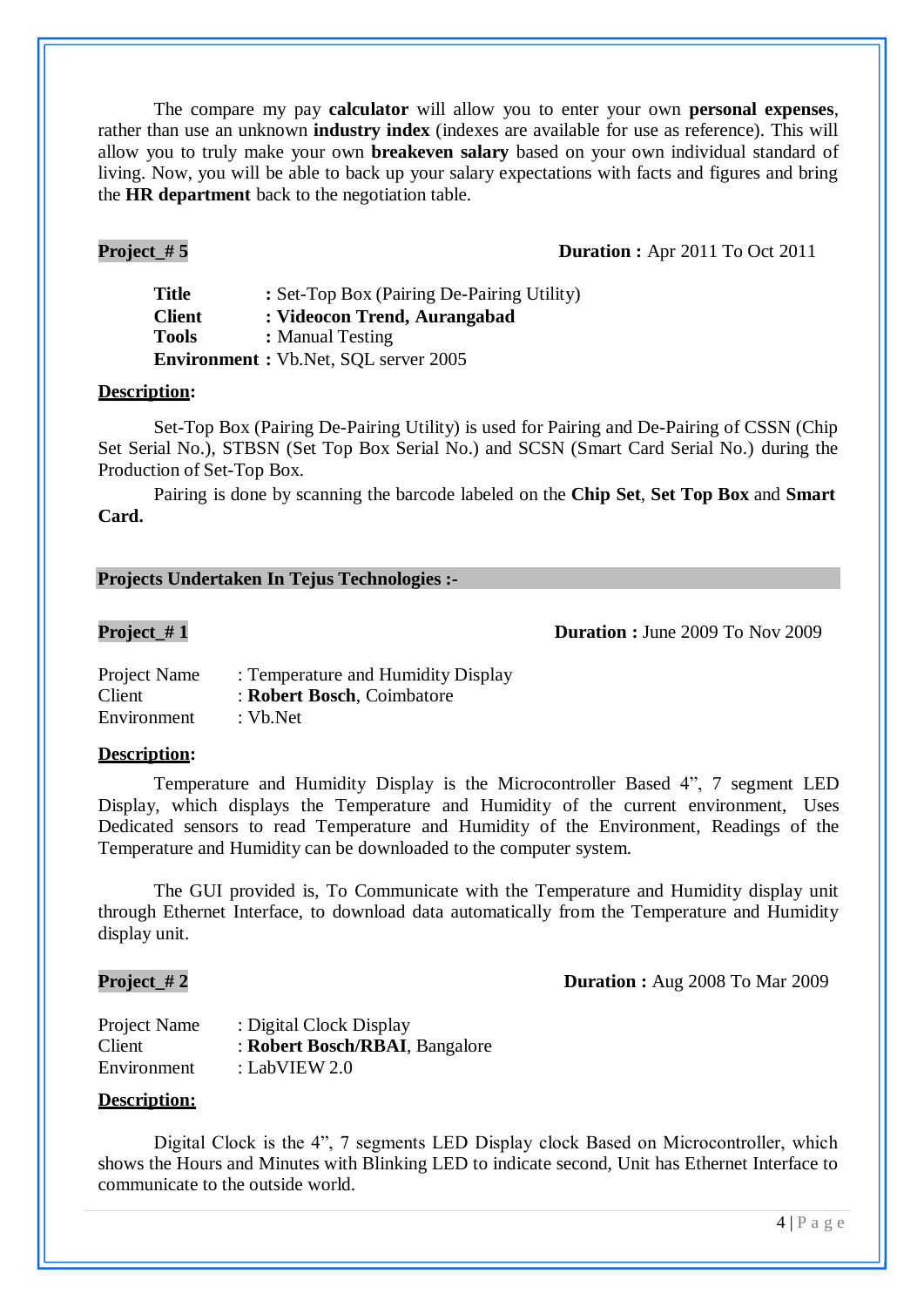The GUI provided is, To Communicate with the Digital Clocks and set/read Time from the PC, to adjust the Intensity of the display, To set the clocks to show the timing of INDIAN, GERMAN, UK, USA etc. 300 units are operated by the system

**Project\_# 3 Duration :** Aug 2008 To Jan 2011

Project Name : Biometric and Access Control Systems Environment : SQL Server 2005, MS Access, Vb.Net

# **Description:**

Identification is the key word to Security. Biometrics technology is now widely accepted worldwide as the only means available for verification / authentication of an individual's identity – be it fingerprints, hand geometry, face / iris / or voice recognition.

Hand geometry along with fingerprints are well established in the arena of Access Control and Time and Attendance, now easily accepted as a sure means of verification or identification and subsequent generation of data for further processing and reporting.

# **SEMINAR / CONFERENCE:**

- Participated in NAAC Sponsored Two Days **National Conference** on *"NEW* **DIMENSIONS** AND APPLICATIONS OF NAAC/IQAC" held on  $26<sup>th</sup>$  and  $27<sup>th</sup>$ December 2018, **jointly Organised** by **NAAC Bangalore** and **IQAC** of the **M.S.Irani Degree College of Arts, Science & Commerce**, Kalaburagi at College Auditorium Hall.
- Participated in NAAC Sponsored Two Days **National Conference** on *"Quality Assessment, Enhancement and Sustenance in Higher Education : in the light of New framework of NAAC*" held on 22-23 February 2019 at B.V.Bhoomaraddi College of Arts, Science and Commerce, Bidar.
- Participated in *"NPTEL SWAYAM" Workshop* conducted on **26th July,2019** by **IIT Madras,** Chennai.
- Participated in NAAC Sponsored Two Days **National Seminar** on *"SENSITIZATION OF CHANGING PERSPECTIVES IN NAAC ASSESSMENT AND ACCREDITATION PROCESS* head on 13<sup>th</sup> and 14<sup>th</sup> September 2019, Organized by Smt. Veeramma Gangasiri Degree College for Women, Kalaburagi.
- Participated in **DST Science and Engineering Research Board (SERB)** sponsored Two days **National Seminar** on *"IMPACT OF GREEN CHEMISTRY ON BIODIVERSITY*  $AND$  *ENVIRONMENTAL CHALLENGES (IGCBE-2019)* and  $20<sup>th</sup>$  and  $21<sup>st</sup>$ September 2019, Organized by the Department of Chemistry, S.S.Margol College of Arts, Science and Commerce, Shahabad, Kalaburagi, Karnataka.